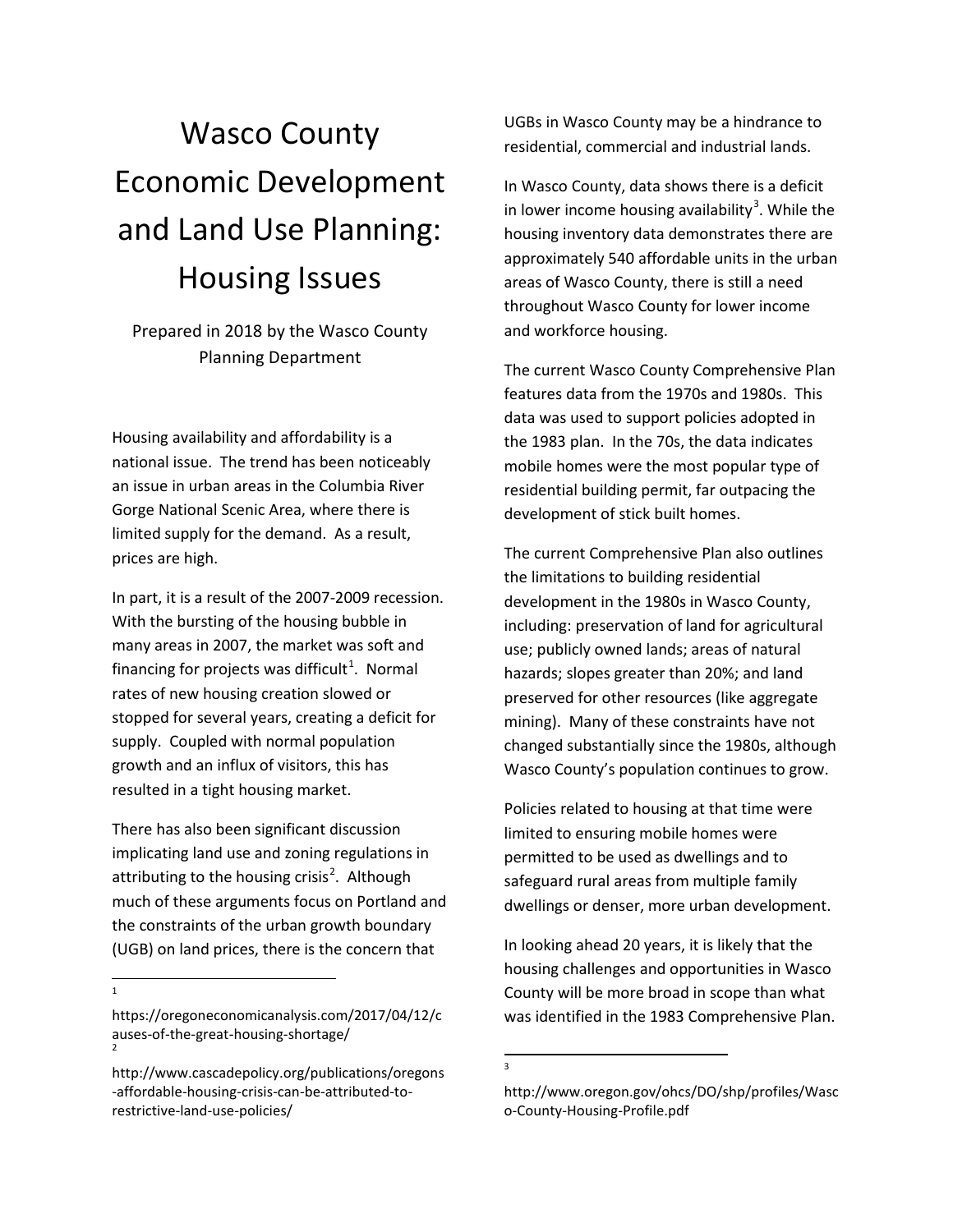Housing is identified by the Oregon Department of Land Conservation and Development (DLCD) as a critical goal to be addressed during the Periodic Review update process. Wasco County 2040 has identified housing and housing alternatives as a significant work tasks, particularly as the link between housing and economic development is clearly indiciated by not only the Mid Columbia Economic Development District's (MCEDD) [Columbia](http://www.mcedd.org/wp-content/uploads/2018/04/CEDS_2018update_FullDoc.pdf)  [Gorge Economic Development Strategy](http://www.mcedd.org/wp-content/uploads/2018/04/CEDS_2018update_FullDoc.pdf) (CEDS) but also by feedback from the community (obtained during the spring 2017 series of public meetings and surveys to solicit feedback for the plan update process).

This whitepaper evaluates some of the possible solutions and challenges to housing as it relates to Wasco County land use planning.

\_\_\_\_\_\_\_\_\_\_\_\_\_\_\_\_\_\_\_\_\_\_\_\_\_\_\_\_\_\_\_\_\_\_\_\_\_\_

Mid Columbia Economic Development District's (MCEDD) [Columbia Gorge Economic](http://www.mcedd.org/wp-content/uploads/2018/04/CEDS_2018update_FullDoc.pdf)  [Development Strategy](http://www.mcedd.org/wp-content/uploads/2018/04/CEDS_2018update_FullDoc.pdf) (CEDS) identified housing as one of the biggest challenges facing our region's economic growth.

Population growth in the region, combined with the impact of reduced production of new housing, has resulted in a constrained housing market. Without available and affordable housing for the workforce, employers have expressed difficulty in finding talented and qualified workers for open positions.

<span id="page-1-0"></span>In addition to inventory constraints, there is tourism related competition. Wasco County is part of a the National Scenic Area, a regional destination for adventure and recreation, as well as scenic tourism. Jobs in the tourism

industry are traditionally low wage<sup>[4](#page-1-0)</sup>. Tourism has supported the increased popularity and lucrativeness of short term vacation rentals. This combination has placed tourists and workers in competition for available housing.

As housing costs continue to increase more rapidly than wages, even middle income workers struggle to find adequate housing.

Overall, the CEDS identified housing availability and housing affordability as barriers to economic development in the Columbia River Gorge. For Wasco County, there were several stakeholder recommended challenges that cause a housing gap including: Urban Growth Boundaries (UGB) impact on land costs, vacation and short term rental impact on supply, and limited available lands for development.

Coupled with the challenges are possible solutions or strategies for addressing housing needs. These include: regional funding/incentives and partnerships for housing and housing repair, land banking/community land trusts, and increased multi-family development by supporting developers and contractors. In addition to these recommmended strategies, during Wasco Coutny 2040's visioning work shops, community members made additional suggestions for addressing housing needs. These included more flexible minimum parcel sizesand alternative dwelling types.

The next section explore these different strategies and potential strengths and weaknesses of the different approaches.

### **Wasco Count**y **Challenges and Opportunities**

 $4$  Columbia Gorge Economic Indicators, August 2016 (State of Oregon Employment Department)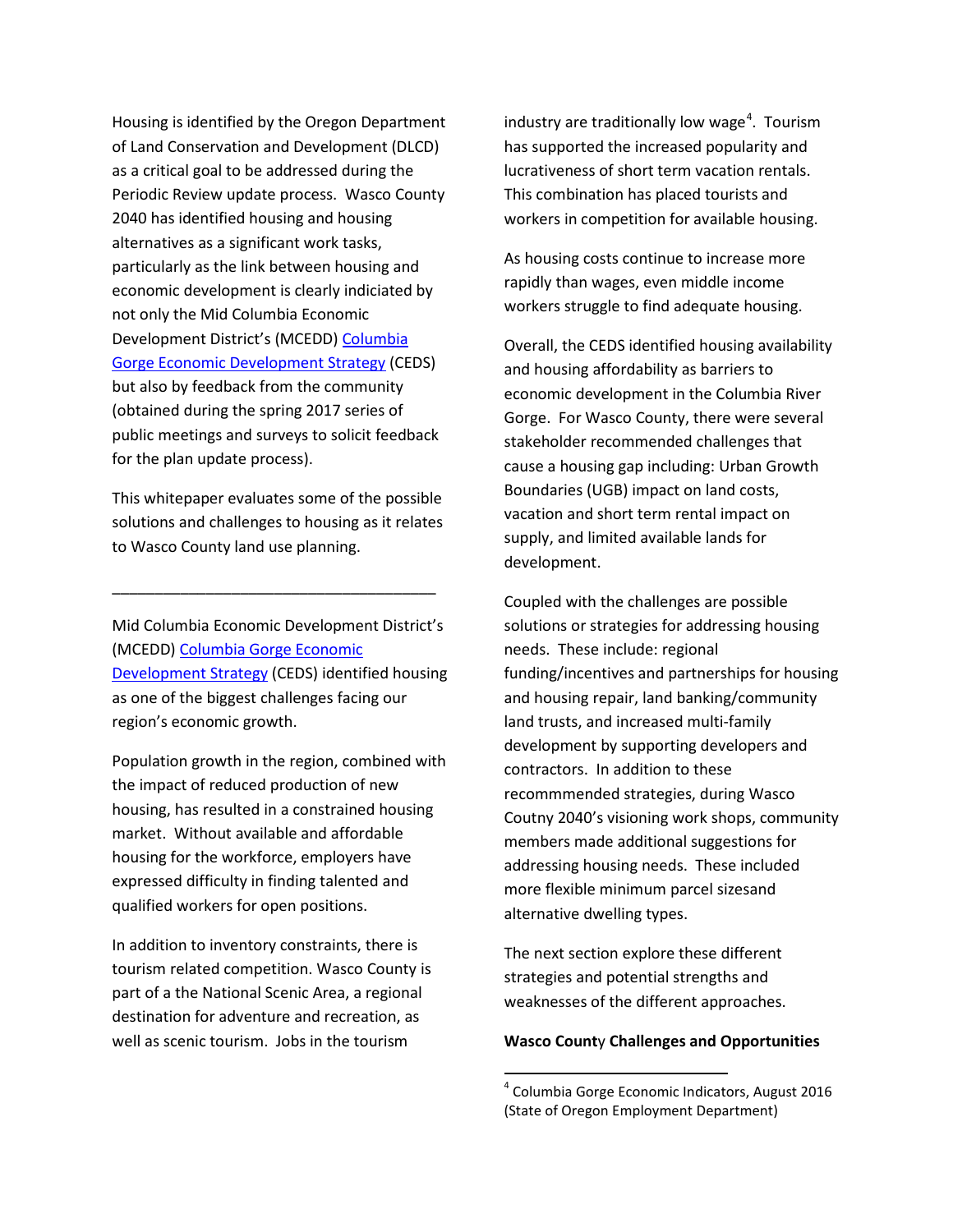#### *UGBs and Land Cost*

Constraints on land supply in Wasco County are complicated. Over 43% of land in Wasco County is publicly owned or part of the Confederated Tribes of Warm Springs Indian Reservation. An additional 2.5% of land is federally designated as part of the National Scenic Area and regulated through a separate Land Use and Development Ordinance, in conjunction with the Columbia River Gorge Management Plan. These federal rules have unique constraints to maintain the land as a rural and scenic, and reduce urban densities or development. Lands in the National Scenic Area include the northern most portions of the County, including areas immediately adjacent to the cities of Mosier and The Dalles.

In Wasco County outside urban growth boundaries and the National Scenic Area, the significant majority of acreage is zoned for the protection and support of commercial agricultural and forestry uses. Agricultural production and related uses are still the dominant economic engine in Wasco County. Housing in conjunction with farm or large scale forest activity is typically permitted. There are also some instances where non-farm housing is allowed to be developed.

In addition to six incorporated cities, there are also several rural service areas in unincorporated Wasco County with zoning that specifically allows for denser residential development, like Tygh Valley and Wamic.

<span id="page-2-2"></span><span id="page-2-1"></span><span id="page-2-0"></span>A Housing and Residential Land Needs Assessment was completed for The Dalles in 2017. The study is based upon historic trends, population forecasts, and analysis of current land and housing availability. The study concluded that "Communities like The Dalles

which face a future of growing within limited boundaries are likely to see increased pressure to generate denser housing" than historically developed<sup>[5](#page-2-0)</sup>. This study found that with projected 20 year growth and demand, there was still a surplus of land available for development. Because of state requirements, the data therefore suggests that The Dalles would likely not qualify for a UGB expansion.

There are some additional difficulties involved in UGB expansions that may also suggest pursuing other options first. The Oregon Chapter of the American Planning Association has prepared a thorough paper on the issue<sup>[6](#page-2-1)</sup>. To summarize some of their key points; high cost of extending infrastructure for expansion of urban services (roads, utilities, etc); housing needs are typically for central parts of cities where workers have access to employment; and UGB expansion does not necessarily guarantee land availability for housing, let alone affordable housing.

Beyond a UGB expansion, there are some possible strategies Wasco County can employ to reduce land costs. One potential tool available to the land use planning program is to explore the transfer of development rights<sup>[7](#page-2-2)</sup> from rural areas to urban areas, and allow for higher densities of development than previously allowed. This option helps keep infrastructure costs in check, does not require a UGB

<sup>&</sup>lt;sup>5</sup> [http://www.ci.the-](http://www.ci.the-dalles.or.us/sites/default/files/housing_and_residential_land_needs_assessment_original.pdf)

dalles.or.us/sites/default/files/housing and residen [tial\\_land\\_needs\\_assessment\\_original.pdf](http://www.ci.the-dalles.or.us/sites/default/files/housing_and_residential_land_needs_assessment_original.pdf) p. 36 6 http://www.oregonapa.org/wpcontent/uploads/2017/02/2017-Challenges-to-Development-OAPA-FINAL-Feb2017.pdf <sup>7</sup>

http://www.oregon.gov/LCD/pages/tdr\_pilot\_progra m.aspx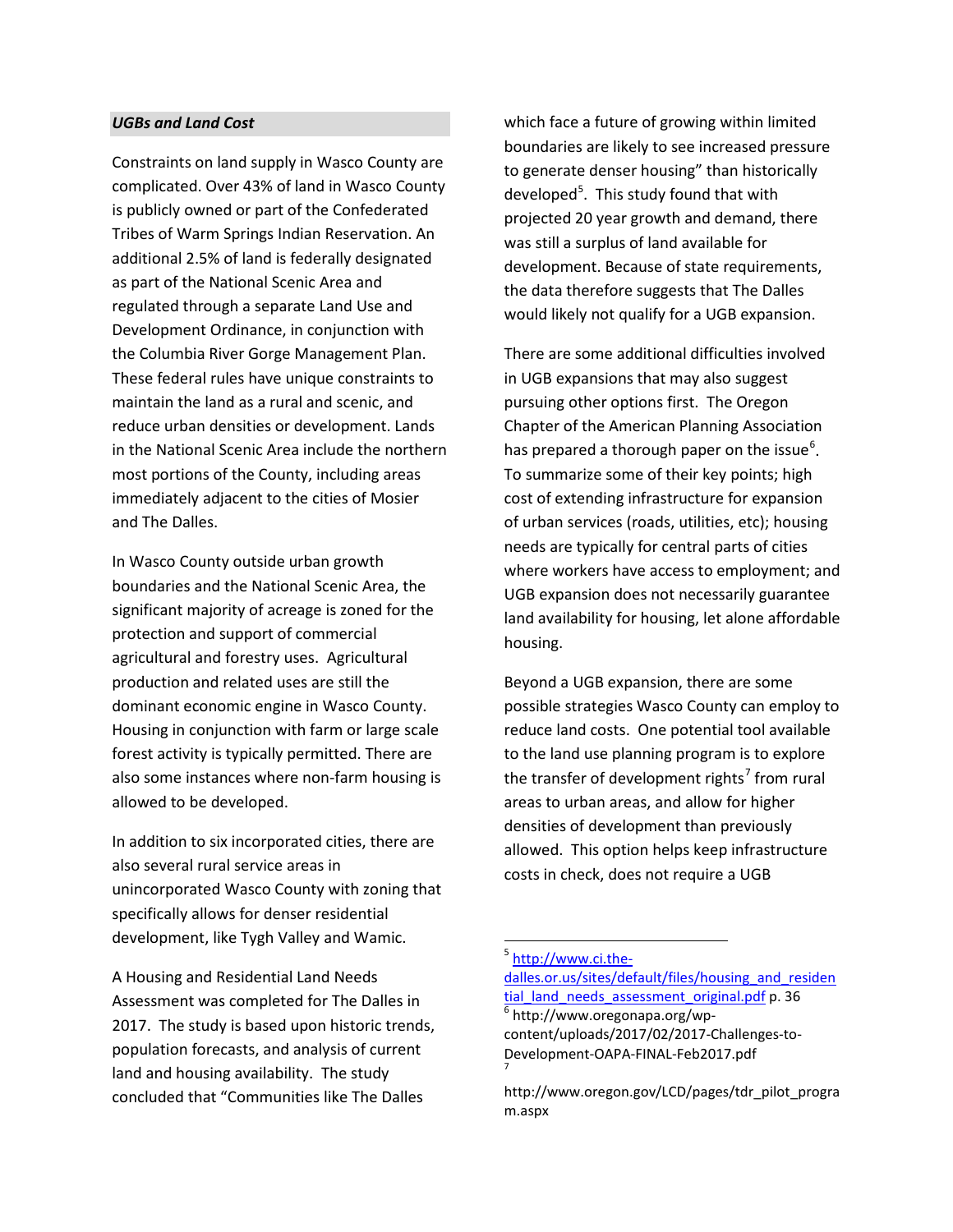expansion, and keeps households closer to public services, facilities and employment.

## *Short Term Vacation Rentals*

Another challenge to housing identified in the CEDS report are the depletion of attainable housing by conversion of units from long term to short term rentals. Increased interest in tourism to the Columbia River Gorge and other parts of Wasco County, coupled with the ubiquitious nature of rental websites like AirBnB, many communities have found residents priced out of rental housing by owners offering up housing to vacationers.

Wasco County does not currently regulate short term rentals, although some in unincorporated Wasco County may be required to obtain a home occupation permit. One solution being adopted by cities in Wasco County, like Maupin, is to have ordinances that restrict short term rentals. Research has shown that while ordinance can be effective in reducing the total number of vacation rentals, enforcement of rules can be challenging<sup>[8](#page-3-0)</sup>.

# *Community Land Trusts and Land Banking*

The CEDS report identifies community land trusts or land banking as a strategy for addressing housing demand the potential to increase land availability. These are generally non-profit organizations that hold land for public purposes like affordable housing, community gardens or civic spaces. Land trusts can also hold preserve land by instituting conservation easements against development. This strategy requires land be zoned for

-<br>8

residential development, particularly at levels that have enough density to meet the need.

Wasco County conducted a Buildable Lands Study in 2009 that identified several sites for development and redevelopment in rural service areas where there are residentially zoned properties.

# *Alternative Housing Options*

Another popular strategy for addressing housing demand, recommended by community members during Wasco County 2040 visioning, is for alternative housing types like accessory dwelling units (adus), mother-in-law suites, or tiny houses.

In the County, multiple dwelling units on nonfarm sites are generally not permitted beyond hardship cases that have temporary housing needs. Limited infrastructure and public facilities and services, including emergency services, reduce the safety and sustainability of dense development in rural places. In other cases, like with tiny homes, there may be difficulty permitting the building as a dwelling due to building code regulations.

Without changes to state law that govern those limitations, added density in the non-urban portions of Wasco County will be difficult.

# *More Flexible Minimum Parcel Size*

One proposed solution to create more available land is to explore changes to the minimum parcel size regulations for farm land. Currently, state law restricts exclusive farm use lands to a minimum parcel size of 80 acres. With the help of an agricultural advisory board that met through the early 1990's, Wasco County adopted minimum parcel sizes that vary from state requirements. Currently, there is a unique

<span id="page-3-0"></span>https://scholarsbank.uoregon.edu/xmlui/bitstream/ handle/1794/22520/DiNatale\_final\_project\_2017.pd f?sequence=3